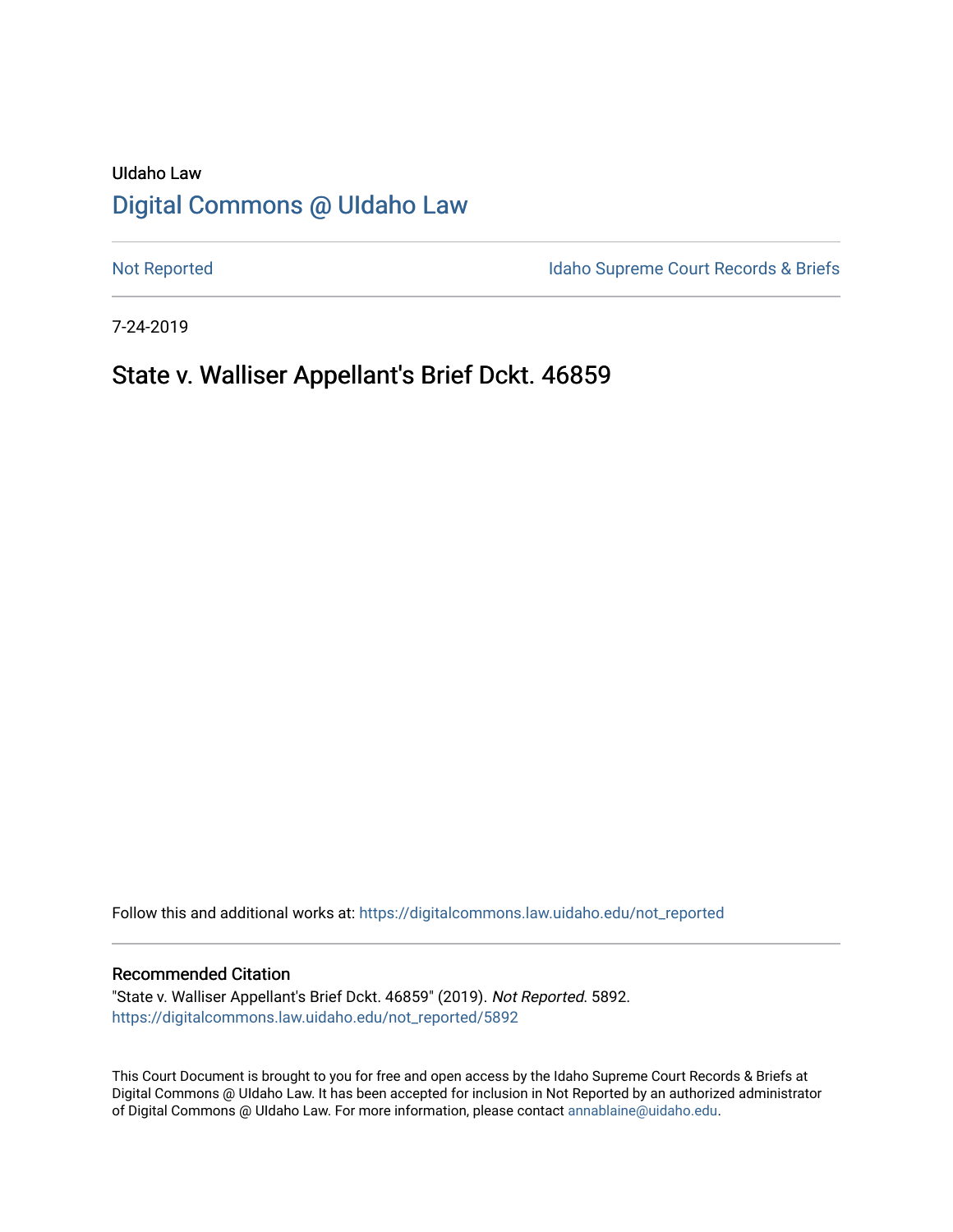Electronically Filed 7/24/2019 9:50 AM Idaho Supreme Court Karel Lehrman, Clerk of the Court By: Brad Thies, Deputy Clerk

ERIC D. FREDERICKSEN State Appellate Public Defender I.S.B. #6555

SALLY J. COOLEY Deputy State Appellate Public Defender **I.S.B.** #7353 322 E. Front Street, Suite 570 Boise, Idaho 83702 Phone: (208) 334-2712 Fax: (208) 334-2985 E-mail: documents@sapd.state.id. us

### IN THE SUPREME COURT OF THE STATE OF IDAHO

| STATE OF IDAHO,               |                                              |
|-------------------------------|----------------------------------------------|
| Plaintiff-Respondent,         | NO. 46859-2019                               |
| V.                            | <b>TWIN FALLS COUNTY</b><br>NO. CR-2015-4443 |
| CHRISTOPHER MICHAEL WALLISER, | <b>APPELLANT'S BRIEF</b>                     |
| Defendant-Appellant.          |                                              |

## STATEMENT OF THE CASE

Nature of the Case

Pursuant to a plea agreement, Christopher Walliser pled guilty to unlawful possession of a firearm. He received a unified sentence of five years, with three years fixed, and the court placed him on probation. After a probation violation, the district court reinstated Mr. Walliser's probation. After another probation violation, the district court revoked Mr. Walliser's probation but retained jurisdiction over him. After a period of retained jurisdiction, the district court placed Mr. Walliser on probation. After another probation violation, the district court revoked Mr. Walliser's probation. On appeal, Mr. Walliser contends that the district court abused its discretion in revoking his probation.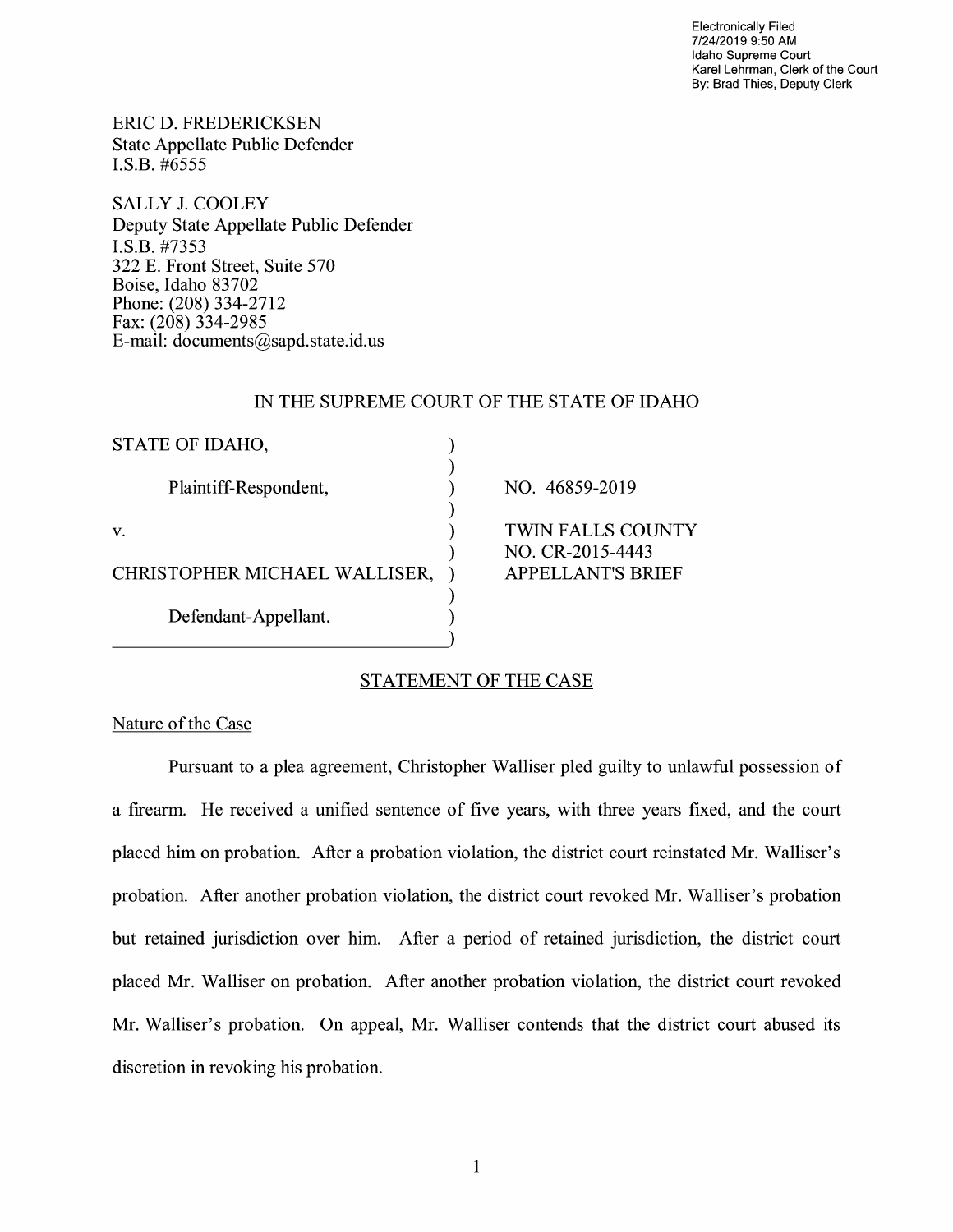## Statement of the Facts & Course of Proceedings

On April 19, 2015, Christopher Walliser was camping with his family. (Presentence Investigation Report *(hereinafter, PSI)*,<sup>1</sup> p.4.) Present at the campsite was Mr. Walliser, his wife, and their son. (PSI, p.4.) Law enforcement approached the campsite because the area the Wallisers were camping in was closed to the public. (PSI, p.4.) On the ground was a .22 rifle that belonged to Mr. Walliser's son. (PSI, p.4.) However, Mr. Walliser had more than one felony conviction. (PSI, p.4.) He was arrested for being a felon in possession of a firearm. (PSI, p.4.)

Based on these facts, Mr. Walliser was charged with unlawful possession of a firearm and the persistent violator sentencing enhancement. (R., pp.30-33.) Pursuant to a plea agreement, Mr. Walliser pled guilty to unlawful possession of a firearm and the sentencing enhancement was dismissed. (R., pp.55-66.) The district court had sentenced Mr. Walliser to a unified sentence of five years, with three years fixed, but placed him on probation for three years. (R., pp.80-88.)

Some months later, a motion to revoke probation was filed. (R., pp.102-121.) Mr. Walliser was alleged to have violated his probation by incurring new charges of driving without privileges and unlawful possession of a firearm; failing to report to his probation officer; testing positive for methamphetamine, THC, and opiates; failing to attend drug testing; and failing to attend treatment. (R., pp. 102-121.) Mr. Walliser admitted to violating some of the terms and conditions of his probation and his probation was revoked, but the district court placed

<sup>&</sup>lt;sup>1</sup> Appellant's use of the designation "PSI" includes the packet of documents grouped with the electronic copy of the PSI, and the page numbers cited shall refer to the corresponding page of the electronic file.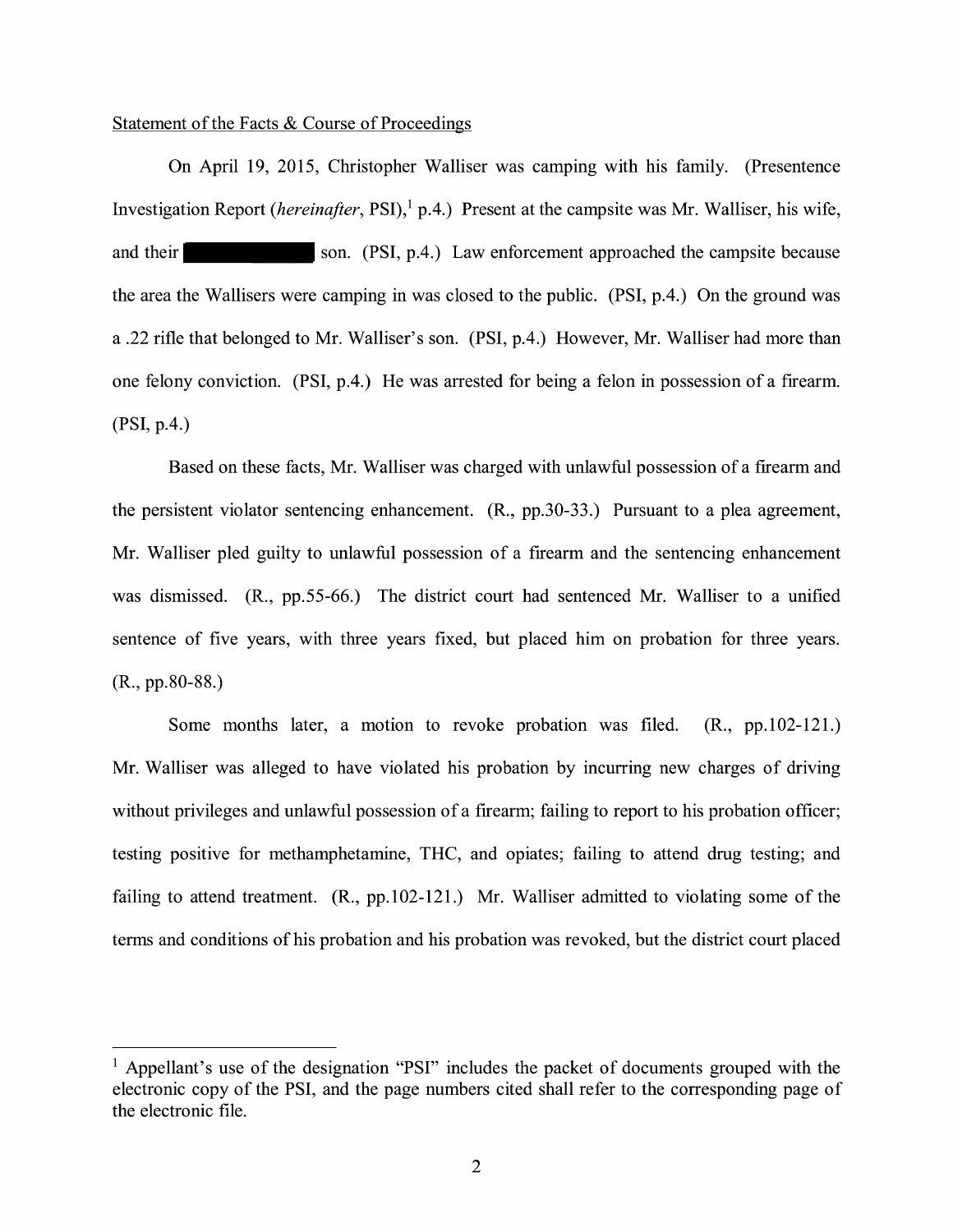Mr. Walliser back on probation for a period of three years "or until all court costs, fines, and restitution are paid, whichever is longer." (R., pp.124-132.)

In 2017, a report of probation violation was filed which alleged that Mr. Walliser failed to report to his probation officer and failed to make himself available for supervision. (R., pp.142-151.) Mr. Walliser admitted to violating some of the terms and conditions of his probation and the district court revoked Mr. Walliser's probation but retained jurisdiction for up to 365 days. (R., pp.153-157.) After a period of retained jurisdiction, the district court placed Mr. Walliser on probation for four years, or until all financial obligations are paid, whichever was longer, subject to I.C. § 20-222. (R., pp.160-170.)

In 2018, a report of probation violation was filed which alleged that Mr. Walliser failed to report to his probation officer, failed to obtain his probation officer's permission to change residences, and failed to make himself available for supervision. (R., pp.171-183.) Mr. Walliser admitted to violating one of the terms and conditions of his probation. (12/18/18 Tr., p.7, L.18 – p.8, L.3; R., p.190.) At disposition, the State recommended imposition. (1/25/19 Tr., p.5, Ls.16- 17.) Mr. Walliser's counsel asked the district court to place Mr. Walliser back on probation or sentence Mr. Walliser to a retained jurisdiction.  $(1/25/19$  Tr., p.6, L.25 – p.8, L.3.) The district court revoked Mr. Walliser's probation. (1/25/19 Tr., p.11, Ls.13-14; R., pp.195-200.) Mr. Walliser filed a motion pursuant to I.C.R. requesting leniency. (R., pp.201-202.) The district court denied the motion for leniency as untimely filed. (R., pp.203-206.)

Mr. Walliser filed a Notice of Appeal timely from the Disposition Judgment Probation Violation(s). (R., pp.207-211, 215-219.) Mr. Walliser contends on appeal that the district court abused its discretion by revoking his probation.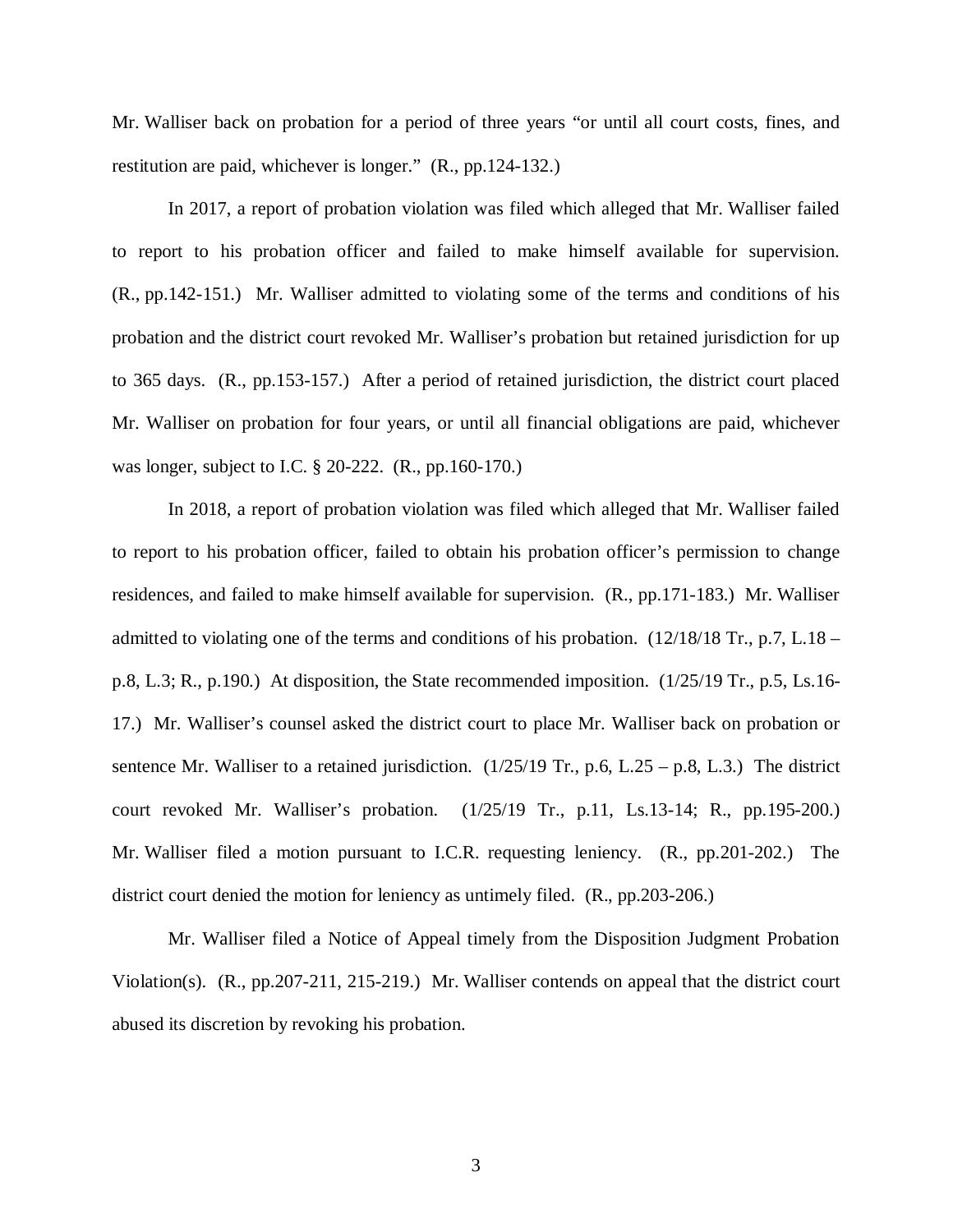#### ISSUE

Did the district court abuse its discretion when it revoked Mr. Walliser's probation?

#### ARGUMENT

## The District Court Abused Its Discretion When It Revoked Mr. Walliser's Probation

Mr. Walliser asserts that the district court abused its discretion when it revoked his probation and executed his original sentence of five years, with three years fixed. He asserts that his probation violations did not justify revoking probation, especially in light of the goals of rehabilitation and the fact that the protection of society could be best served by his continued supervision under the probation department.

There are generally two questions that must be determined by the district court in addressing allegations of probation violations: first, the court must determine whether the defendant actually violated the terms and conditions of his probation; and second, if a violation of probation has been found, the trial court must then decide the appropriate remedy for the violation. *State v. Sanchez,* 149 Idaho 102, 105 (2009). "The determination of whether a probation violation has been established is separate from the decision of what consequence, if any, to impose for the violation." *Id.* (quoting *State v. Thompson,* 140 Idaho 796, 799 (2004)). Once a probation violation has been found, the district court must determine whether it is of such seriousness as to warrant revoking probation. *State v. Chavez,* 134 Idaho 308, 312 (Ct. App. 2000). However, probation may not be revoked arbitrarily. *State v. Adams,* 115 Idaho 1053, 1055 (Ct. App. 1989). The district court must decide whether probation is achieving the goal of rehabilitation and whether probation is consistent with the protection of society. *State v. Leach,*  135 Idaho 525, 529 (Ct. App. 2001). If a knowing and intentional probation violation has been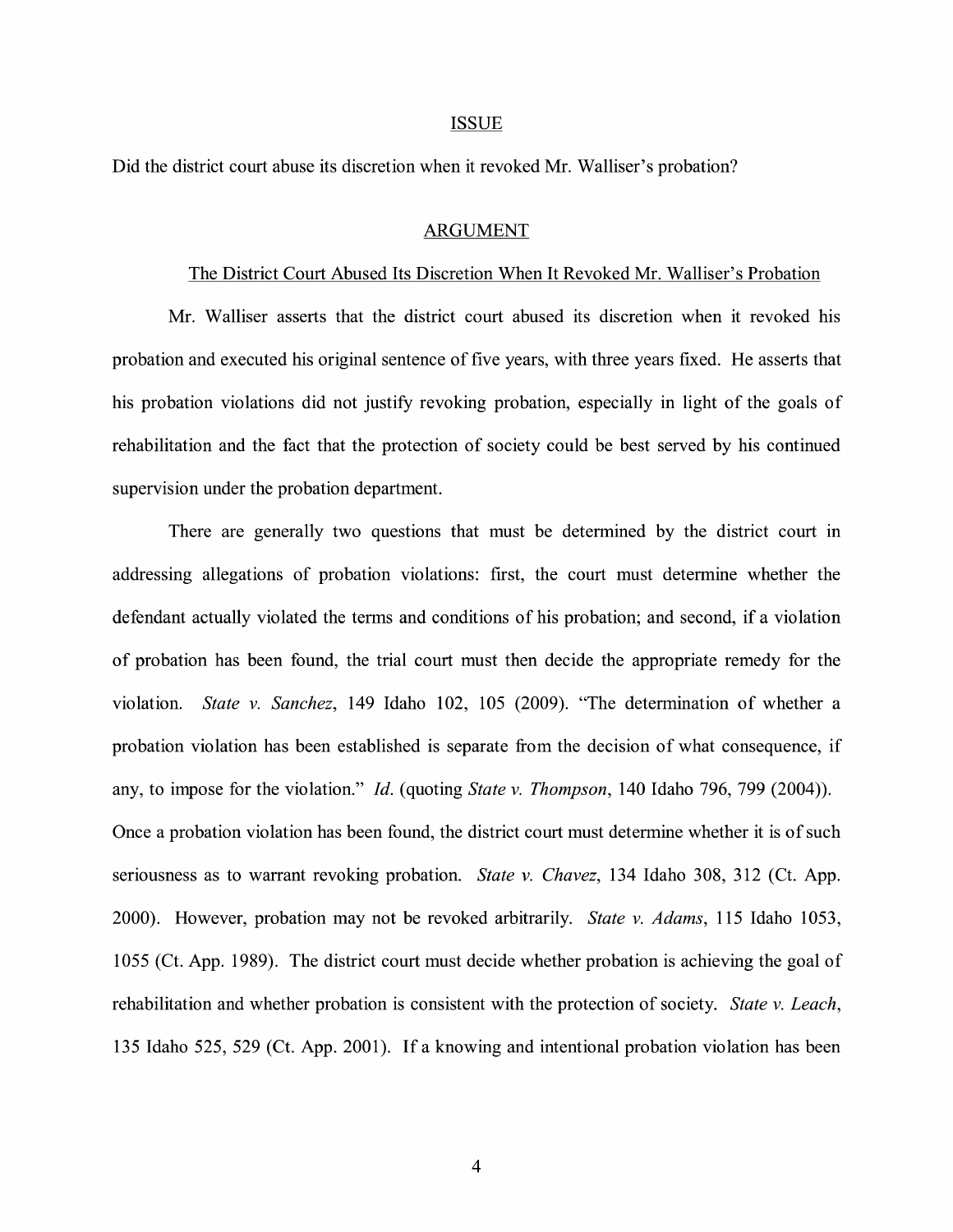proved, a district court's decision to revoke probation will be reviewed for an abuse of discretion. LC. § 20-222; *Leach,* 135 Idaho at 529.

In reviewing a trial court's decision for an abuse of discretion, the relevant mqurry regards four factors:

Whether the trial court: (1) correctly perceived the issue as one of discretion; (2) acted within the outer boundaries of its discretion; (3) acted consistently with the legal standards applicable to the specific choices available to it; and (4) reached its decision by the exercise of reason.

## *Lunneborg v. My Fun Life,* 163 Idaho 856, 863 (2018).

Only if the trial court determines that alternatives to imprisonment are not adequate in a particular situation to meet the state's legitimate interest in punishment, deterrence, or the protection of society, may the court imprison a probationer who has made sufficient, genuine efforts to obey the terms of the probation order. *State v. Lafferty,* 125 Idaho 378, 382 (Ct. App. 1994). Mr. Walliser asserts that the district court abused its discretion by failing to reach its decision to revoke his probation by the exercise of reason.

Here, Mr. Walliser showed good insight into his addiction issues and his criminal thinking-he knows that when difficult situations arise in his life, he is more likely to relapse and use illegal drugs.  $(1/25/19 \text{ Tr.}, p.8, L.10 - p.9, L.5)$  Mr. Walliser can be rehabilitated and return to being a productive member of society. Mr. Walliser asserts that the district court abused its discretion in finding that his probation violation justified revocation in light of his rehabilitative potential and his insight into the issues that initially brought him before the district court.

One factor supporting Mr. Walliser's rehabilitative potential is the fact that he has support from his family. (1/25/19 Tr., p.7, Ls.6-18.) Mr. Walliser's family is important to him.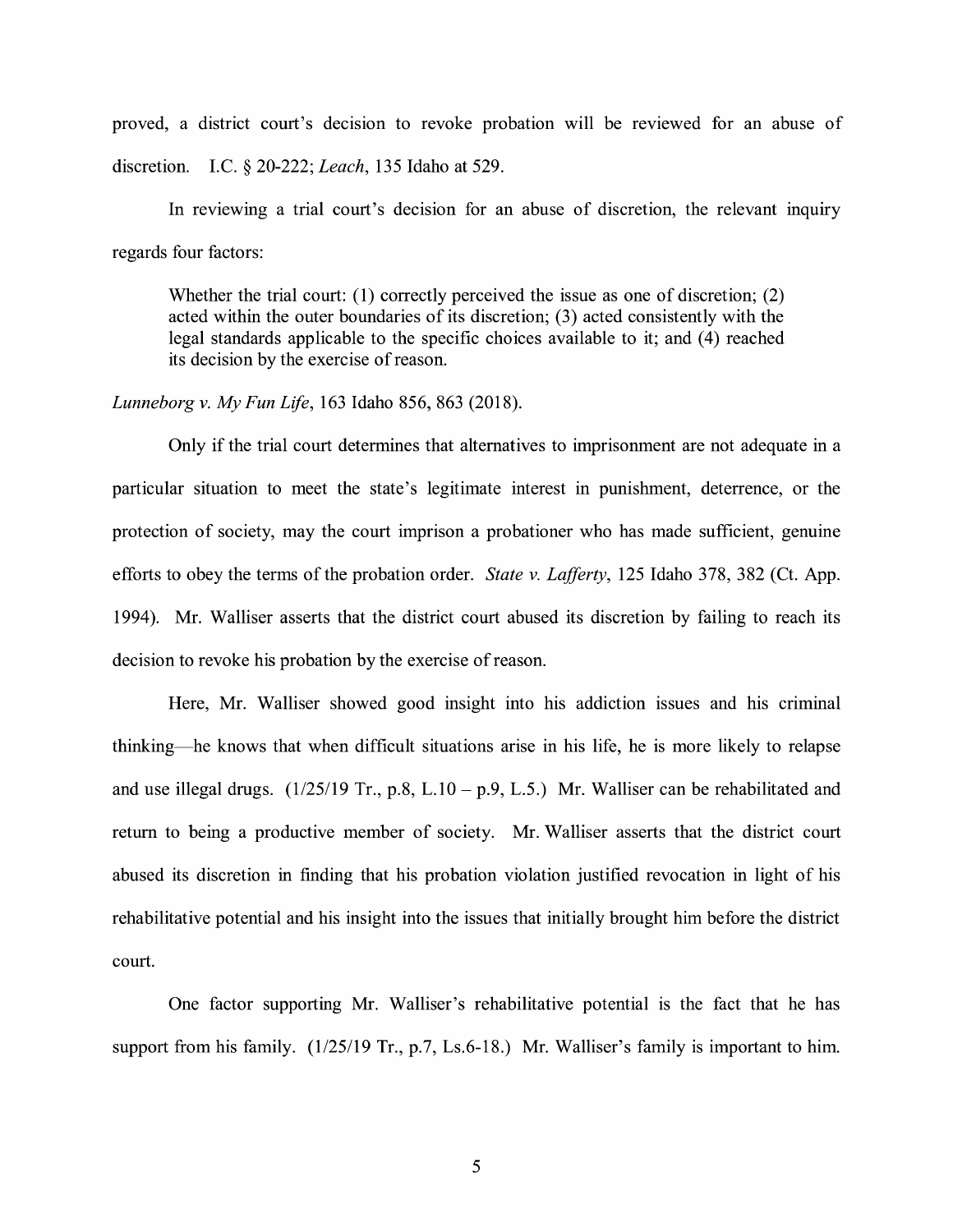(1/25/19 Tr., p.7, Ls.16-18.) Mr. Walliser owns his own home and has two children and one grandchild who need him.  $(1/25/19 \text{ Tr.}, p.11, Ls.1-3.)$ 

Mr. Walliser knows he needs help to remain sober and had even arranged for rehabilitative treatment.<sup>2</sup> (1/25/19 Tr., p.6, L.25 - p.7, L.5; p.7, Ls.19-22; p.8, L.21 - p.9, L.25.) He had been accepted into an inpatient treatment facility and was eager to attend programming. (1/25/19 Tr., p.10, Ls.3-24.) Had he been placed back on probation, Mr. Walliser also had a job lined up at All Around Tree Service, where he had been working since 2013. (1/25/19 Tr., p.7,

Ls.8-11.)

Mr. Wallister told the district court:

Your Honor, Madam Prosecutor, I'm here today as humble as I can be at this point in my life. The past few years have been seemingly relentless, with blow after blow to the structured environment that I had built upon my release in 2013 from prison.

After what seemed like a lifetime of imprisonment, my father, who lived in Oklahoma, unexpectedly passed away , leaving my entire family stunned. This was in June of 2014. A few short months later, I found out that my wife of 11 years had sought the comfort of another man, which basically tore my family apart. Not having any coping skills or direction, I relapsed on meth, and things slowly unraveled for me. I was charged and pled guilty to my son's .22 rifle, which is why I'm currently on probation.

I found myself trying to juggle a broken family, a full-time job and recently deceased father and a family in Oklahoma who I barely knew anymore due to my years in prison and a reoccurring meth addiction. I was trying to spearhead all of these things alone and without God. I failed. I violated probation and went on a rider.

During the time of my incarceration, I began speaking with my wife again and praying and praying and praying for an answer to all of the mayhem that had taken over. I decided to forgive my wife and made the plan to move home to Buhl.

Well, when I got off my rider, I abruptly found out my wife was lying about her sobriety and that I was -- and the condition of our home. The power was shut off

<sup>&</sup>lt;sup>2</sup> Mr. Walliser applied to drug court but was denied admittance.  $(R., pp.192-193.)$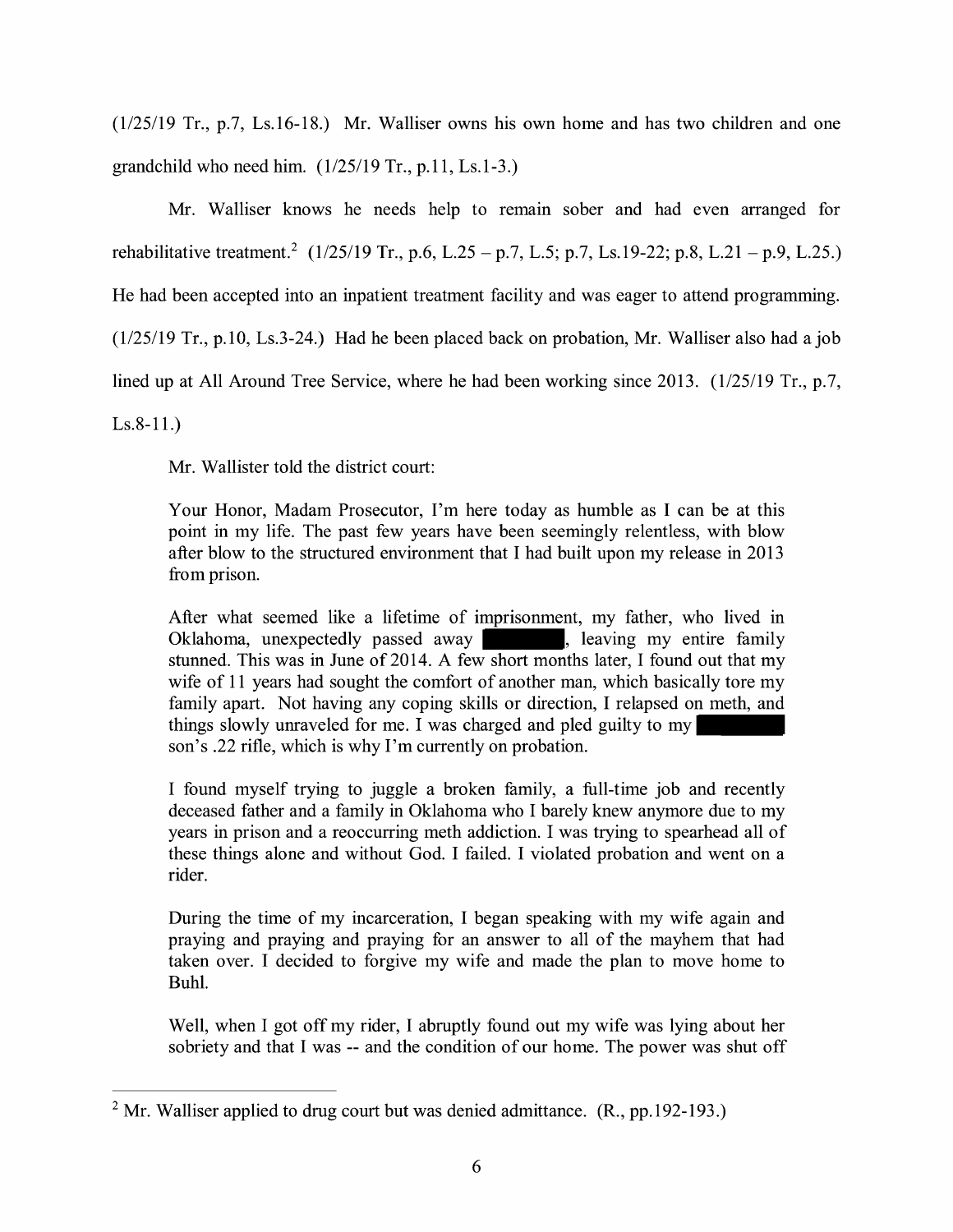as well as the water, and I was suddenly over \$1800 behind in bills and \$800 behind in taxes, with no vehicle. Hopes were dashed once again. I realized the past four months that I've been incarcerated this time that I had inadvertently put all of my eggs into one basket once again.

Things fell apart -- once again, things fell apart, and I made the extremely poor choice to leave the state and to try to make up for lost time with my family in Oklahoma, my widowed mother and my younger brothers and as well as their families, because I don't even know my nieces and nephews from prison. I was being very selfish and figured that even though I had zero control of my Idaho affairs, that I could at least get to know my mom and my brothers again before I turned myself in.

While I was down there, my mother reminded me that there was a way out of all the chaos, and that was through Jesus Christ and God. Almost instantly I began to pray, asking for some type of real-world, structured environment that would keep me focused on a narrow path.

After being brought back to Idaho to face punishment four months ago, I was told by another inmate about the Victory Home. I then began to ask God if this was the right place for me and if it was, to show me a sign. Not long after that, at one of the church services at the jail, a man named Charles was leading the service when it came up that I had been interested in the faith-based, structured environment of the -- that the Victory Home provided. Well, come to find out, Charles was the man that was in charge of processing applications for the Victory Home, and it's a year-and-a-half program. God opened that door and walked - and in walked Charles. I have since filled out the application and been approved to be part of the Victory Home family.

I'm throwing myself today at the mercy of the Court and begging for the chance to attend this program rather than prison. Your Honor, I have successfully completed probation once before and was a productive, tax-paying member of society. I still own my home in Buhl and have two wonderful children and even a grandbaby that need me nearby. I've missed too much of the real-world experience by being in prison already. All I have to show for it is some screwedup tattoos, I mean. And on December 22nd, <br>
1 was -- also became a born-again Christian.

Your Honor, I'm not asking for a handout today; I'm begging you for a handout.

Thank you.

 $(1/25/19$  Tr., p.8, L.9 – p.11, L.9.)